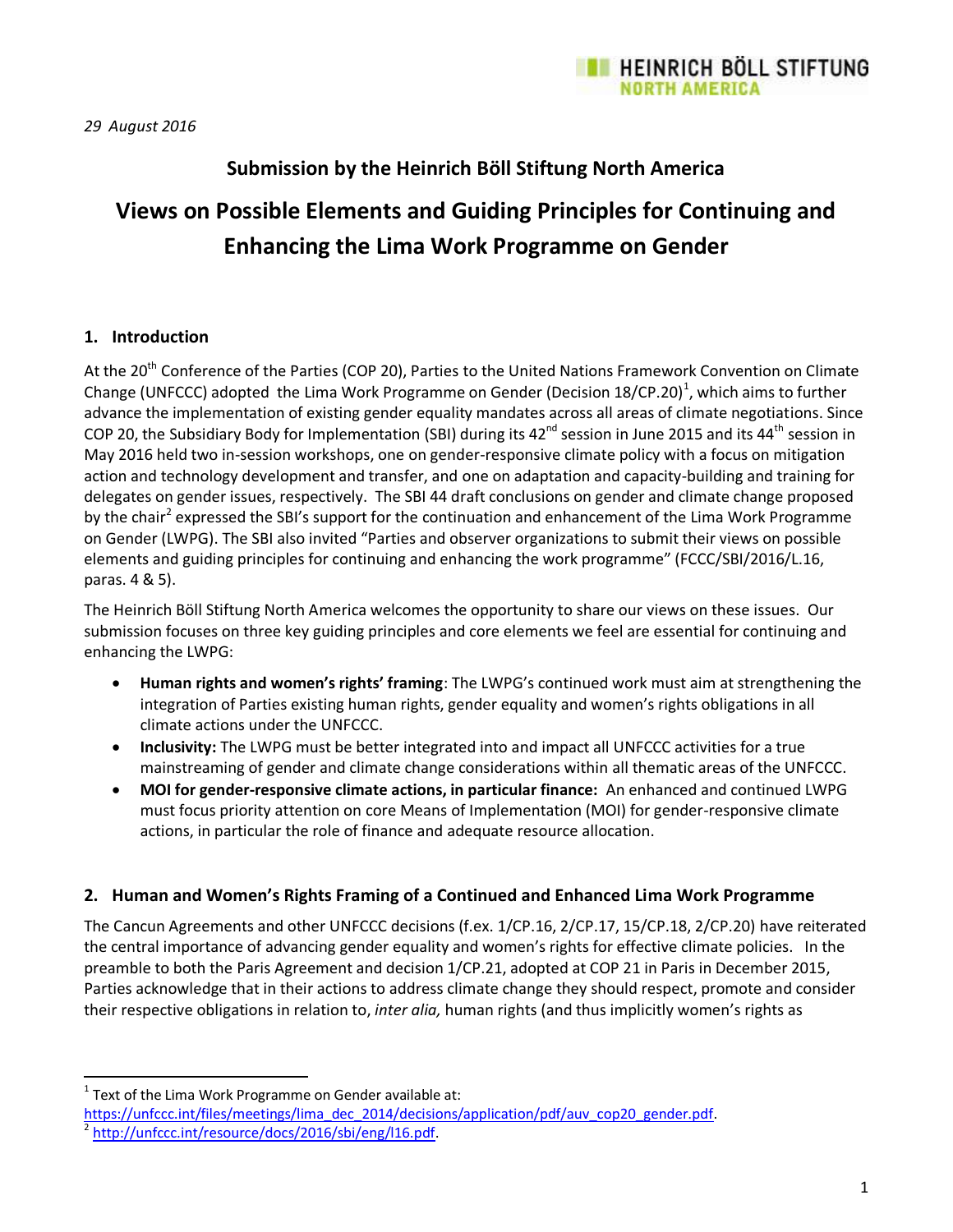# **EXECUTE IN HEINRICH BÖLL STIFTUNG NORTH AMERICA**

inalienable human rights<sup>3</sup>), gender equality and women's empowerment.<sup>4</sup> The Lima Work Programme itself in its chapeau underscores the importance of coherence between gender-responsive climate policies and balanced participation of women and men in Convention processes and the provisions of international instruments for the strengthening and protection of women's human rights, gender equality and the empowerment of women such as the Convention on the Elimination of All Forms of Discrimination against Women (CEDAW) and the Beijing Declaration and Platform for Action. Conversely, many existing human rights bodies, including the CEDAW Committee, the UN Rights Council or the Committee on Economic, Social and Cultural Rights have emphasized the obligation to respect and protect women's rights when responding to climate change. Extensive research and most recently the UN special rapporteurs for human rights<sup>5</sup> have confirmed the compatibility of parties' climate change and human rights obligations and the responding mandate to act. Country parties to the UNFCCC are with a few exceptions also signatories to CEDAW<sup>6</sup> and other relevant human rights covenants, for example on economic, social and cultural rights<sup>7</sup> or on civil and political rights<sup>8</sup>.

Nevertheless, the human rights' context of efforts for gender-responsive climate policy was only touched upon in the two mandated SBI in-session workshops under the Lima Work Programme on Gender<sup>9</sup>; it was *neither an explicit element nor a guiding principle* for activities formally undertaken under the existing LWPG. This has to be remedied in the continuation and advancement of the LWPG. It should focus in its activities in much more detail on the integration of obligations under CEDAW and other relevant human rights treaties in the design, planning, and implementation of climate actions and the value of recognizing these existing human rights standards under the UNFCCC.

The human rights dimension of gender-responsive policies should be added formally as the framing principle for the continued and expanded LWPG, including guiding the activities in any possible related action plan with enforceable targets, which might be decided by a COP decision at COP 22 in Marrakesh. Such a human rightscentered approach should guide all concrete gender-responsive activities and advancements in specific issue areas under a continued LWPG and related action plan (such as mitigation, adaptation, technology development and transfer, finance, capacity-building, communication and reporting).

Any future SBI in-session workshops under a continued and enhanced LWPG should include discussions on the intersection of climate actions and human and women's rights, f.ex. by regularly inviting civil society women's and human rights advocates with on-the-ground experience and representatives from the CEDAW Committee or the Office of the UN High Commissioner for Human Rights (OHCHR). The UNFCCC Secretariat more generally could also explore options for joint capacity-building sessions with those and other UN bodies on the human rights dimension of climate change. Such learning opportunities could be offered for UNFCCC delegates more broadly (not just to those Party delegates attending in-session workshops on gender and climate change) and also be extended to technical committees und bodies under the UNFCCC, such as the in-session thematic Technical Expert Meetings (TEMs), the Climate Technology Centre & Network (CTCN) or the GEF and the GCF as

<sup>&</sup>lt;sup>3</sup> UN OHCHR (2014), Gender Rights as Human Rights; available at[: http://www.ohchr.org/Documents/Publications/HR-PUB-](http://www.ohchr.org/Documents/Publications/HR-PUB-14-2.pdf)[14-2.pdf](http://www.ohchr.org/Documents/Publications/HR-PUB-14-2.pdf)

<sup>&</sup>lt;sup>4</sup> Text of the Paris Agreement available at:

[https://unfccc.int/files/meetings/paris\\_nov\\_2015/application/pdf/paris\\_agreement\\_english\\_.pdf.](https://unfccc.int/files/meetings/paris_nov_2015/application/pdf/paris_agreement_english_.pdf) 5 [http://www.ohchr.org/Documents/HRBodies/SP/SP\\_To\\_UNFCCC.pdf.](http://www.ohchr.org/Documents/HRBodies/SP/SP_To_UNFCCC.pdf)

 $^6$  All 187 parties that are signatories to CEDAW are also without exception parties to the UNFCCC, although not all 196 parties to the UNFCCC have ratified CEDAW (with the United States, Iran, Somalia, Sudan and South Sudan being among the exceptions).

<sup>&</sup>lt;sup>7</sup> [http://www.ohchr.org/EN/ProfessionalInterest/Pages/CESCR.aspx.](http://www.ohchr.org/EN/ProfessionalInterest/Pages/CESCR.aspx)

<sup>&</sup>lt;sup>8</sup> http://www.ohchr.org/en/professionalinterest/pages/ccpr.aspx.

 $^9$  There is little mention of human rights in the Secretariat reports of the two in-session SBI workshops mandated by the Lima Work Programme (see documents FCCC/SBI/2015/12 and FCC/SBI/2016/10), reflecting the fact that the human rights context of gender-responsive climate policies was not formally addressed as overarching framework for the workshop discussions.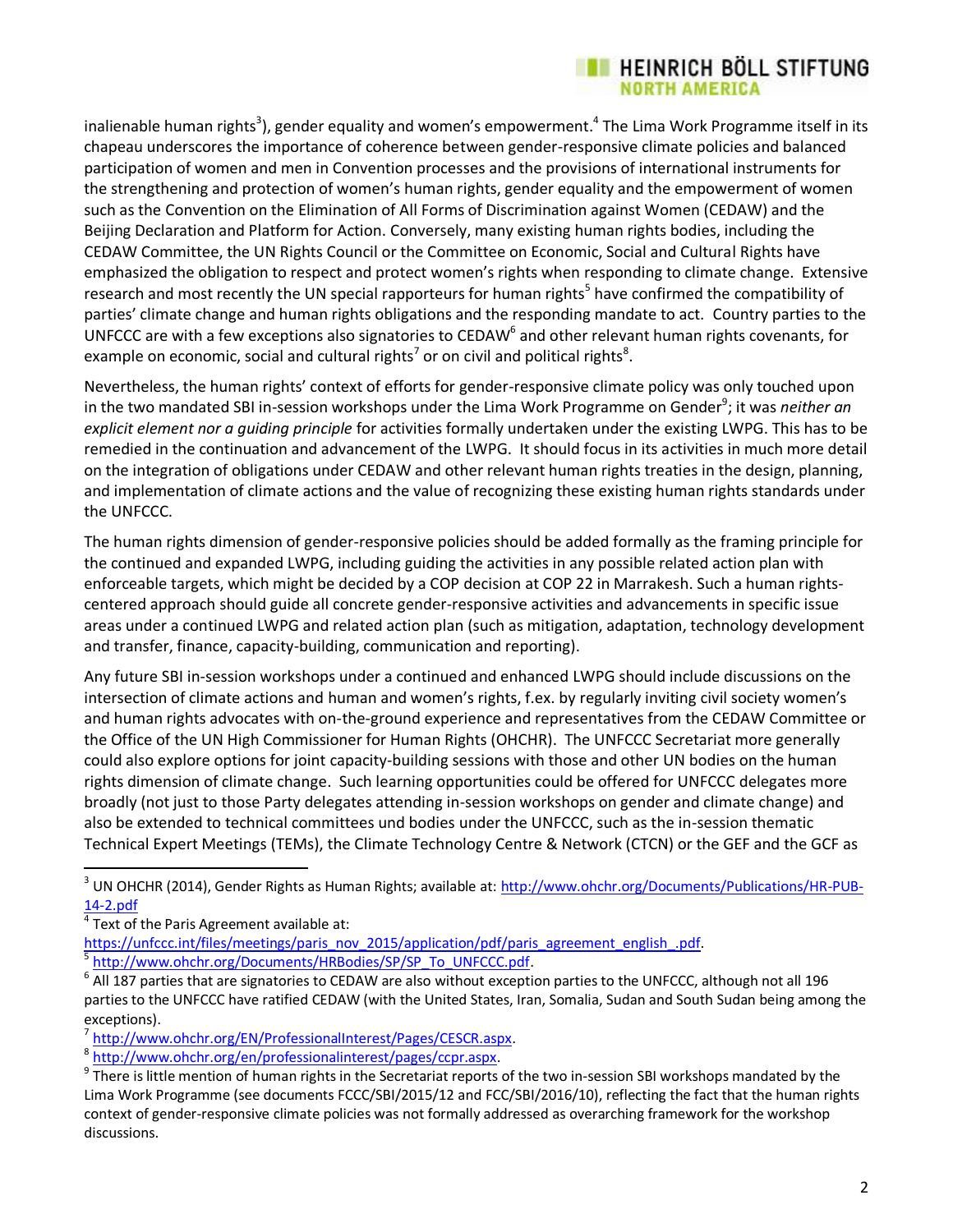operating entities of the UNFCCC financial mechanism. Parties to the UNFCCC, as well as technical committees and bodies, can also draw on existing guidelines or recommendations by human and women's rights' bodies on how to ensure full compliance with their obligations to respect, protect, and fulfill women's human rights in the context of climate change.<sup>10</sup>

**EXECUTE IN HEINRICH BÖLL STIFTUNG** 

RTH AMERICA

# **3. Inclusivity via Thematically Focused "Gender plus" Efforts for Mainstreaming Gender and Climate Change Activities Throughout the UNFCCC**

While over the past 15 years, since a first mention on gender equality and women's participation in COP7 decisions in Marrakesh, noteworthy progress has been made in mainstreaming gender within the UNFCCC (as a compilation of relevant decision texts over the years indicates) $^{11}$ , certain gaps and a lack of inclusivity and comprehensiveness of UNFCCC processes remain – and are in danger of being carried forward with the new Paris Agreement post 2020. This can be illustrated by the fact that the Paris agreement anchors women's rights, gender equality and the empowerment of women in its preamble (as overarching guiding recommendation), but then does not take up the mandate for gender-responsiveness of climate policies in the sections of the agreement dealing with mitigation (Article 4), REDD+ (Article 5); loss & damage (Article 8), finance (Article 9), or technology (Article 10) respectively<sup>12</sup>. A mention for the need for gender-responsive action in relation to adaptation (Article 7) and capacity-building (Article 11) is helpful, but not enough to ensure future gender mainstreaming in the implementation of the Paris Agreement without further focused COP decisions and targeted actions.

The LWPG was undoubtedly successful in addressing some existing gender mainstreaming shortcomings, including by enhancing gender expertise and building knowledge for Parties and observers in a range of focus areas, especially through the two SBI in-session workshops and related submissions and engagement processes. Commendable in particular is that mitigation and technology transfer and development were among the thematic areas explicitly addressed in SBI 42, as they usually receive less attention in a mostly adaptationfocused discussion of gender and climate change. However, the establishment of a separate LWPG, while giving visibility and legitimacy to the importance of gender-responsive climate policies, carries also the danger of sidelining and isolating the gender discourse as an add-on – especially without improved efforts to integrate its work into the wider UNFCCC process. A possible UNFCCC Gender Action Plan (GAP) as part of an enhanced LWPG needs to tackle this challenge as a priority, including by setting targets and recommended actions for genderintegration into the work programs of all other thematic areas and their respective bodies under the UNFCCC.

A primary activity under a multi-year GAP could be to establish detailed thematic area sub-programs to integrate gender-responsiveness into the ongoing work flow for example on mitigation, adaptation, finance, technology, capacity-building and transparency efforts pre-2020 and including it in the work of the Ad hoc Working Group on the Paris Agreement (APA). The primary goal of thematic area sub-programs under a GAP would be to enhance the gender-awareness, and gender capacity and understanding of thematic experts and negotiators, instead of segregating discussion on gender and climate change within a narrow sub-group of

 $^{10}$  See for example work by OHCHR on climate change

[\(http://www.ohchr.org/EN/Issues/HRAndClimateChange/Pages/HRCAction.aspx](http://www.ohchr.org/EN/Issues/HRAndClimateChange/Pages/HRCAction.aspx)), including analysis on "The Effects of Climate Change on the Full Enjoyment of Human Rights"; available at: [http://www.thecvf.org/wp](http://www.thecvf.org/wp-content/uploads/2015/05/humanrightsSRHRE.pdf)[content/uploads/2015/05/humanrightsSRHRE.pdf](http://www.thecvf.org/wp-content/uploads/2015/05/humanrightsSRHRE.pdf); or CEDAW's "General Recommendations for gender-related dimensions of disaster risk reduction and climate change"; available at:

<http://www.ohchr.org/Documents/HRBodies/CEDAW/ClimateChange/ConceptNote.pdf>

 $\frac{11}{11}$  WEDO (2013), Gender Equality and the United Nations Framework Convention on Climate Change: A Compilation of Decision Texts; available at[: http://www.wedo.org/wp-content/uploads/united-nations-web.pdf.](http://www.wedo.org/wp-content/uploads/united-nations-web.pdf)

 $12$  Text of the Paris Agreement available at:

[https://unfccc.int/files/meetings/paris\\_nov\\_2015/application/pdf/paris\\_agreement\\_english\\_.pdf.](https://unfccc.int/files/meetings/paris_nov_2015/application/pdf/paris_agreement_english_.pdf)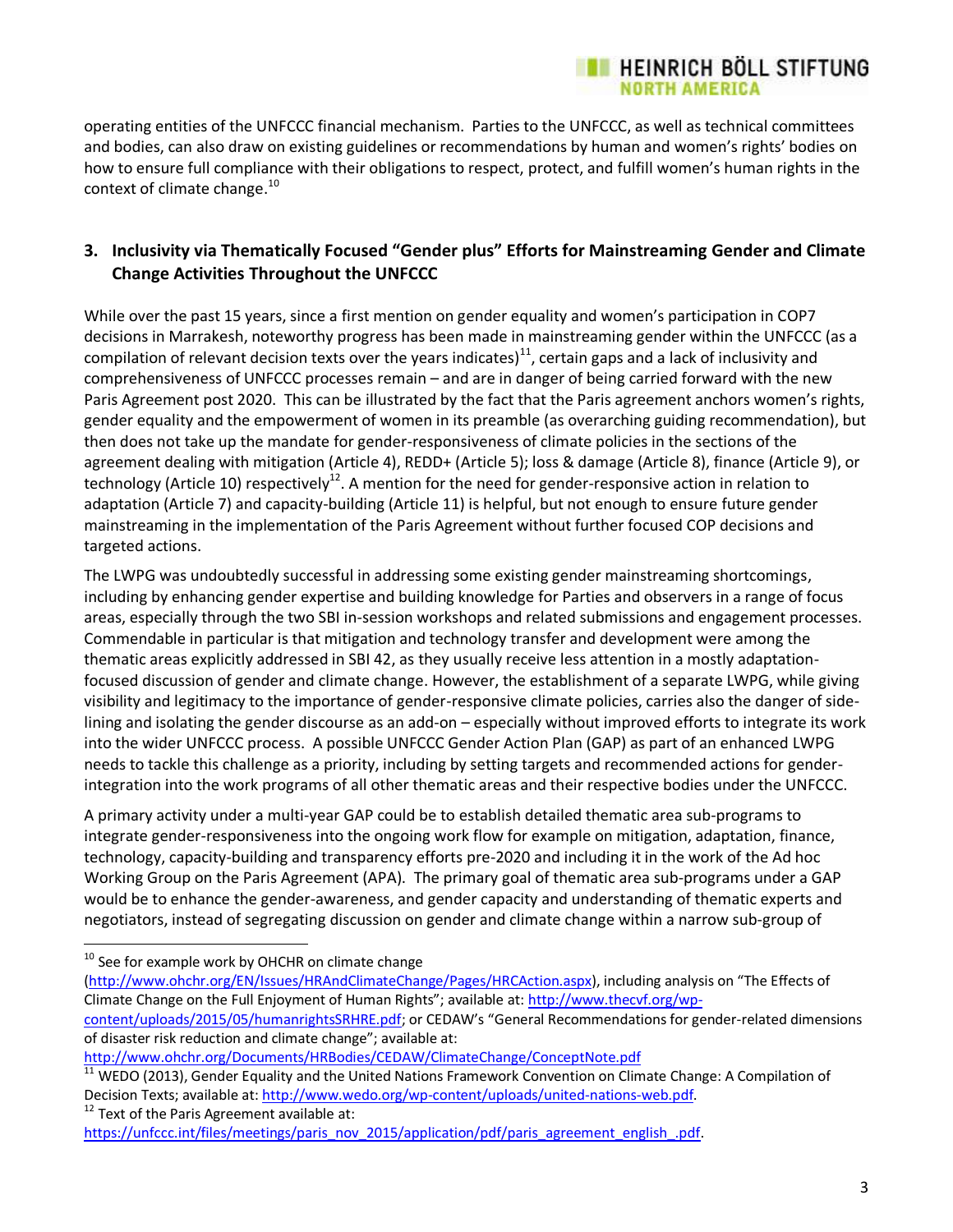# gender experts separated from other technical negotiators, as it is currently largely the case. This will build specialized technical "gender plus [insert specific UNFCCC thematic area here] capacity" to allow a gender equality and women's rights perspective to inform COP decisions on climate actions and their implementation throughout the UNFCCC process.

**EXECUTE IN HEINRICH BÖLL STIFTUNG** 

NORTH AMERICA

If the LWPG were to continue in its current configuration, Parties will remain content to just send some designated delegates to deal with gender (often less senior negotiators with little cloud within their country delegations) and leave it up to those few to "gender-mainstream" their delegations' work throughout the UNFCCC negotiations, while ticking off the issue of "gender and climate change" as being dealt with. A thematic "gender plus" focus, by contrast, anchors gender-responsive climate policies as a principle and goal in all thematic areas and raises the gender-awareness of all delegates. The latter will also be helped by accelerated progress in advancing the gender balance of bodies established under the convention and the improved gender composition of Party delegations mandated by decision 23/CP.18. An enhanced LWPG must set clear targets on gender balance and women's participation and leadership and measure their progress toward their achievement to address persistent gaps. The latest report on gender composition by the UNFCCC Secretariat, demonstrates gender deficiencies in participation and leadership, including in particular in bodies and boards related to technology and finance. $^{13}$ 

There are many existing and many potentially new entry points for the integration of gender considerations for the formulation and implementation of strategies to address climate change under specific UNFCCC thematic areas and bodies, as a recent UNFCCC Secretariat technical paper illustrates.<sup>14</sup> These should be elaborated in a potential GAP, and could include, *inter alia:*

- **National Communications (NCs):** Capacity-building for Parties to prepare and submit gender-responsive NCs, for example by utilizing existing resources and methodologies such as UNDP's "Gender Responsive National Communications Toolkit," could be one important element of a future LWPG and GAP.<sup>15</sup> As NCs for many parties function both as reporting and as a planning tool for effective implementation of climate action, the gender-responsiveness of NCs submitted is on key indication of successful gender mainstreaming of climate policies and actions on the national level. It should therefore be regularly monitored and reported to the COP by the UNFCCC Secretariat, including by showcasing best practice examples and encouraging peer-to-peer support from Parties with success in engendering their own NCs.
- **Nationally Appropriate Mitigation Actions (NAMAs):** Since NAMAs are voluntary actions taken by developing countries, there are currently no requirements for how they should be established and implemented. However, lessons learned from some first case studies could be abstracted, and approaches and training formats used in some first efforts replicated.<sup>16</sup> Many countries would be interested in including gender considerations, especially if they can receive capacity –building support (including by CSOs) and adequate resources for the development of gender-informed NAMAs. Existing NAMA financial support structures include the operating entities of the UNFCCC financial mechanisms, the GCF and the GEF. Both have gender equality and gender-mainstreaming mandates that should translate into mandating that their financial support is used for gender-responsive NAMA development and implementation. Some of the developed country-owned NAMA support structures, such as the

<sup>15</sup> UNDP (2015), Gender Responsive National Communications Toolkit. Available at: [http://www.undp.org/content/dam/undp/library/gender/UNDP%20Gender%20Responsive%20National%20Communicatio](http://www.undp.org/content/dam/undp/library/gender/UNDP%20Gender%20Responsive%20National%20Communications%20Toolkit.pdf?download) [ns%20Toolkit.pdf?download.](http://www.undp.org/content/dam/undp/library/gender/UNDP%20Gender%20Responsive%20National%20Communications%20Toolkit.pdf?download)

 $^{13}$  UNFCCC (2015), Report on gender composition. Note by the Secretariat, document FCCC/CP/2015/6.

 $14$  UNFCCC (2016), Guidelines or other tools for integrating gender considerations into climate change related activities under the Convention. Technical paper by the Secretariat, document FCCC/TP/2016/2.

<sup>&</sup>lt;sup>16</sup> UNFCCC (2016), Technical Paper.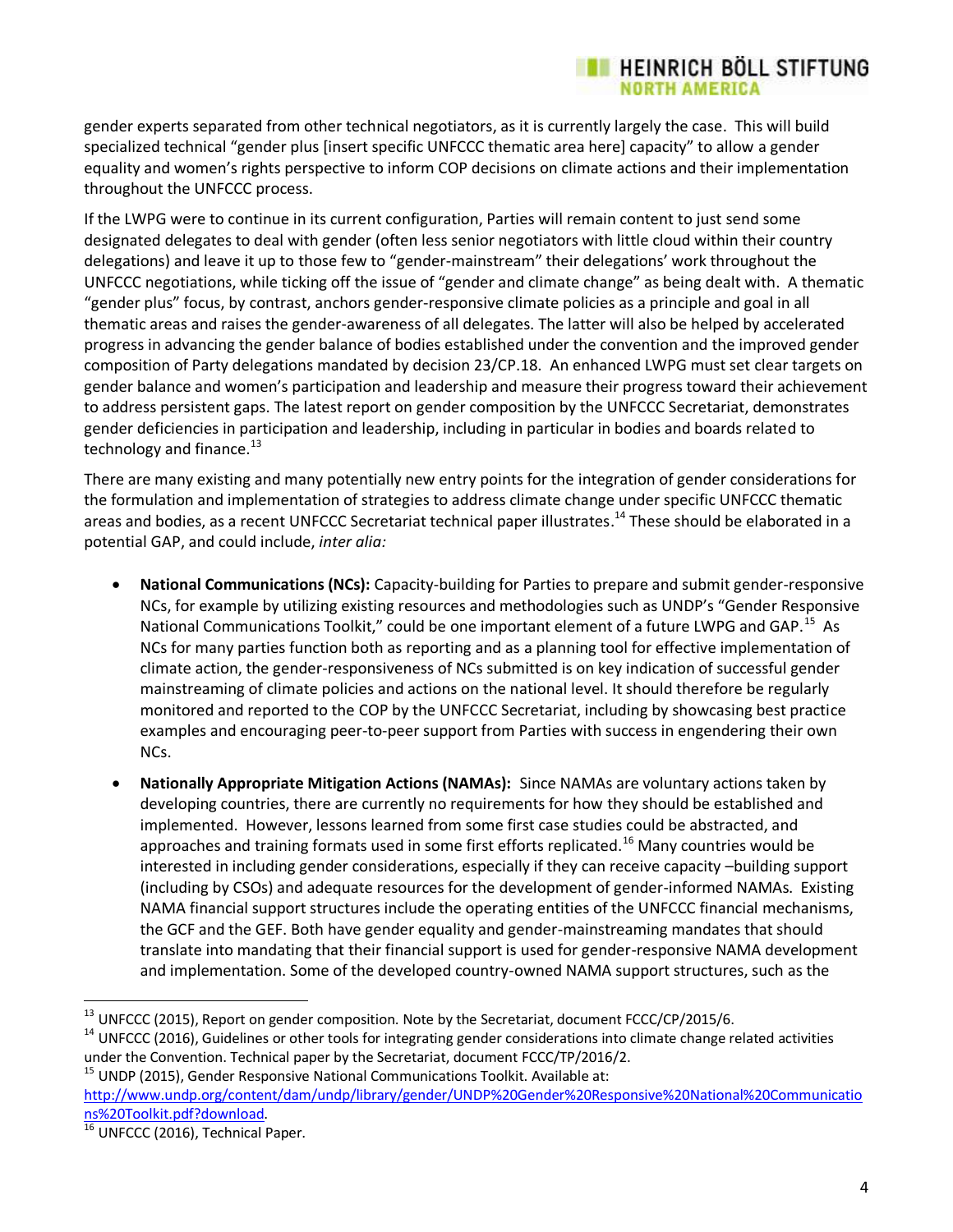# **IN HEINRICH BÖLL STIFTUNG**

German International Climate Initiative or the UK/Germany NAMA Facility, could likewise include gender integration as one of their assessment criteria for providing NAMA development support.

- **National Adaptation Plans (NAPs):** The Cancun Adaptation Frameworks calls for Parties to follow a country-driven, gender-sensitive, participatory and fully transparent approach in formulating and implementing NAPs. Capacity-building for Parties to prepare and implement gender-responsive NAPs, for example by utilizing existing resources and methodologies such as IUCN's guidelines on mainstreaming gender considerations into  $NAPs<sup>17</sup>$ , could be included in a future LWPG and GAP. Under the UNFCCC Financial Mechanism, both the GCF and the GEF are tasked with supporting the development and implementation of NAPs. Both have gender mainstreaming mandates and the requirement to consider gender equality outcomes in their funding decisions.
- **Climate Technology Centre & Network (CTCN) and Technology Needs Assessments (TNAs):**  Technology development and transfer is a key means of implementation (MOI) for gender-responsive climate actions and one which requires focused attention in a future LWPG and GAP. However, too often the inclusion of gender-considerations in the assessment of climate change related technology needs in developing countries is lacking. A joint expert group meeting by UNFCCC, UN Women and UN DESA with the support of CSO gender and technology exports elaborated a set of recommendations for improving the gender capacity of the CTCN (its own staff and the experts in its network) and for helping national TNA teams to integrate gender considerations throughout the TNA process.<sup>18</sup> In that context, it is also crucially important to improve gender balance in the Advisory Board of the CTCN. According to the 2015 stocktaking on gender composition by the UNFCCC Secretariat, this UNFCCC body is dead last with only one of its 16 members (or  $6\%$ ) being female.<sup>19</sup>
- **(Intended) Nationally Determined Contributions (INDCs or NDCs):** Under the Paris Agreement, each Party is required to prepare and communicate every five years NDCs that it commits to achieving. For COP22, Parties submitted INDCs, with many of developing country INDCs' ambition conditional on financial support. Recent analysis by IUCN and WEDO shows that of 189 countries having submitted 162 INDCs (including one for the EU on behalf of 28 member states)<sup>20</sup>, only 65 (40%) explicitly mention "gender" or "women", and all mentions are in non-Annex I countries – highlighting that industrial countries are approaching mitigation ambition commitments under the Paris Agreement currently largely gender-blind.<sup>21</sup> Providing the expertise, capacity-building and support for turning the majority of currently gender-blind INDCs into gender-responsive NDCs should be a primary task for any UNFCCC GAP under an enhanced LWPG. One concrete action by the UNFCCC Secretariat, in cooperation with UN and other partners, including from CSOs, could be the development of specific tools and guidelines for the preparation of gender-responsive NDCs. This would also be the single most important step in ensuring success in a gender-responsive implementation of the Paris Agreement on the global level.

 $^{17}$  IUCN (2011), Draft Guidelines to Mainstreaming Gender in the Development of National Adaptation Plans (NAPs). Available at: [http://unfccc.int/resource/docs/2011/smsn/ngo/306.pdf.](http://unfccc.int/resource/docs/2011/smsn/ngo/306.pdf)

<sup>&</sup>lt;sup>18</sup> UN Women (2015), Implementation of Gender-Responsive Climate Action in the Context of Sustainable Development: Report of the Expert Group Meeting. Available at:

[https://unfccc.int/files/gender\\_and\\_climate\\_change/application/pdf/egmreport\\_bonn\\_final\\_25\\_november\\_2015.pdf.](https://unfccc.int/files/gender_and_climate_change/application/pdf/egmreport_bonn_final_25_november_2015.pdf)

<sup>&</sup>lt;sup>19</sup> UNFCCC (2015), Note on Gender Composition.

<sup>&</sup>lt;sup>20</sup> [http://www4.unfccc.int/submissions/indc/Submission%20Pages/submissions.aspx.](http://www4.unfccc.int/submissions/indc/Submission%20Pages/submissions.aspx) 21

[https://www.climatelinks.org/sites/default/files/asset/document/Gender%20In%20Mitigation%20Actions\\_April%202016.p](https://www.climatelinks.org/sites/default/files/asset/document/Gender%20In%20Mitigation%20Actions_April%202016.pdf) [df.](https://www.climatelinks.org/sites/default/files/asset/document/Gender%20In%20Mitigation%20Actions_April%202016.pdf)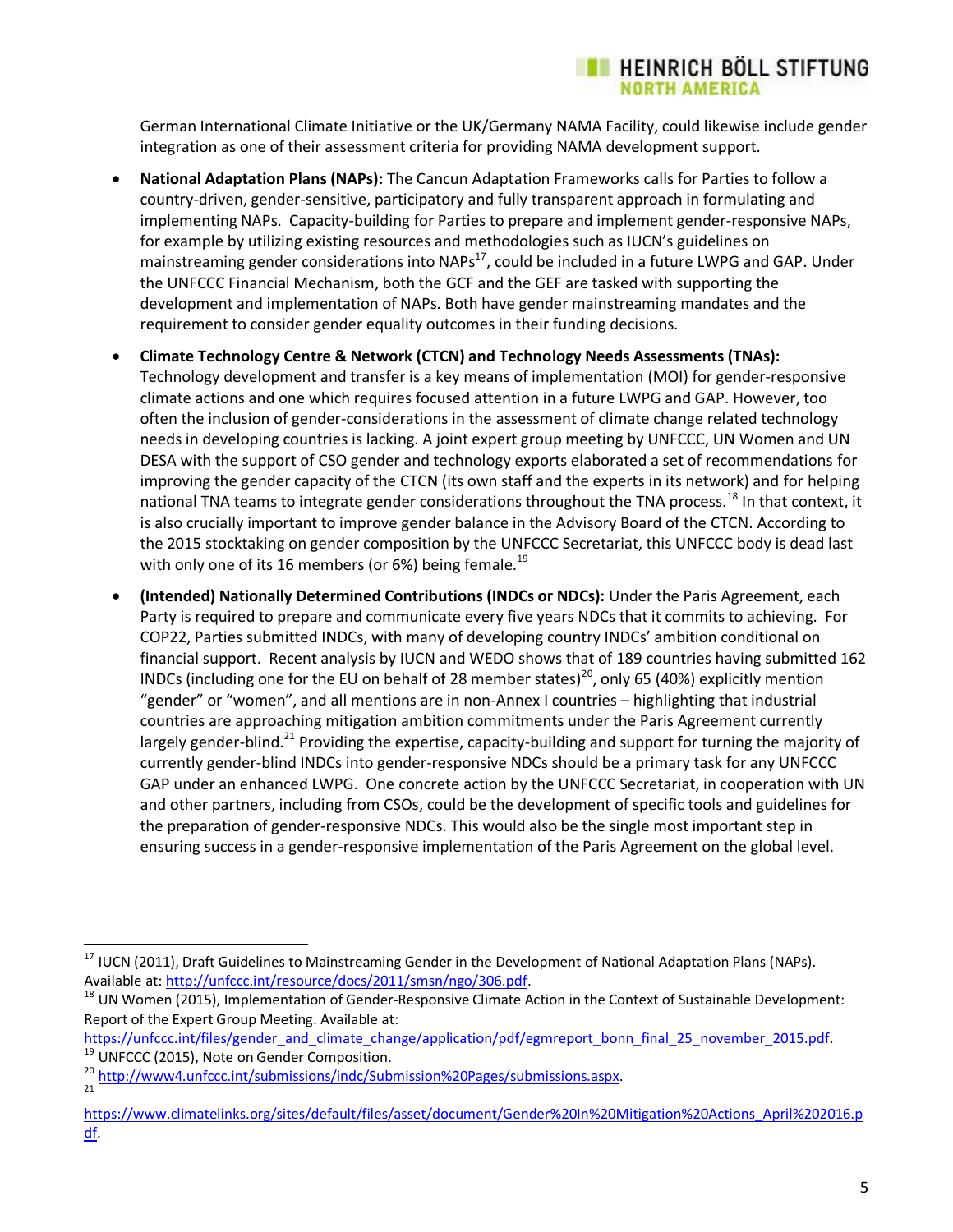# **4. Finance as Key Means of Implementation for Gender-Responsive Climate Actions**

An enhanced and continued LWPG must focus priority attention on core means of implementation (MOI) for gender-responsive climate actions, in particular the role of finance and adequate resource allocation.

This has two main components:

 $\overline{\phantom{a}}$ 

 Adequate, sustainable, predictable and additional **resource allocation within the UNFCCC** (the UNFCCC's Secretariat "means of implementation") to provide the technical staff capacity and financial support to Parties in all thematic areas under the convention in making gender-responsive COP decisions. The UNFCCC Secretariat also needs the staff and financial resources to monitor and regularly report on the system-wide implementation of gender-responsive climate actions; and

**EXECUTE IN HEINRICH BÖLL STIFTUNG** 

NORTH AMERICA

 Adequate, sustainable, predictable and additional **provision of public climate finance as the core means of implementation (MOI) for gender-responsive implementation** of all developing countries' needsbased climate actions.

### **Resource allocation for gender mainstreaming efforts within the UNFCCC Secretariat**

The current two-year LWPG is plagued by the fact that its implementation, and additional staff and capacity support by the UNFCCC Secretariat beyond the mandated appointment of a senior gender focal point, is essentially conditional on the availability of extra funding made available by "Parties and relevant organizations" (paras. 17-20). Thus, the ambition and the implementation of the current LWPG stands and falls with the willingness of Parties to provide additional financing for that specific purpose. This underscores the treatment of the current LWPG as an "add-on", and as a disposable one as such, instead of treating it as the core task under the UNFCCC Secretariat's core administrative budget, which it is. Within the UNFCCC, nobody would make the Secretariat's and Parties' ongoing technical work on the mitigation, adaptation, finance or technology aspects of implementation subject to the availability of Parties providing extra financial resources to the UNFCCC Secretariat. Of course not: these are after all the core tasks under the convention.

A continued and enhanced LWPG and a possible GAP can only be successful, if they and the actions they propose are likewise understood to be core tasks for the fulfillment of the UNFCCC mandate and financed in the same way, i.e. as part of the UNFCCC's core budget for which *all* Parties to the UNFCCC are assessed indicative contributions in line with their "common but differentiated responsibilities and respective capabilities," the founding principle of actions under the UNFCCC.<sup>22</sup> This would also ensure the "buy-in", literally, of all UNFCCC Parties to the UNFCCC gender-mainstreaming efforts. Lastly, this would also result in truly gender-responsive budgeting *within* the UNFCCC Secretariat core budget approved for two years, as it would translate gender commitments under a continued LWPG and possible GAP into fiscal commitments for the work streams of all thematic areas.

### **Provision of public climate finance as the core means of implementation (MOI) for gender-responsive implementation of developing country Parties' need-based climate actions**

The provision of scaled-up public finance that is predictable, adequate, sustainable and additional to developed countries' official development assistance as core means of implementation (MOI) for developing country Parties' climate actions pre- and post-2020 is indispensable for advancing gender mainstreaming in the UNFCCC. Many of the gender-responsive climate actions that need to be financed and implemented in developing countries (based on their own needs' assessment and country-owned fully participatory climate

<sup>&</sup>lt;sup>22</sup> For the current assessment scales of UNFCCC Parties to the UNFCCC Secretariat's Administrative Budget, see: [http://unfccc.int/files/parties\\_and\\_observers/application/pdf/scale.pdf.](http://unfccc.int/files/parties_and_observers/application/pdf/scale.pdf)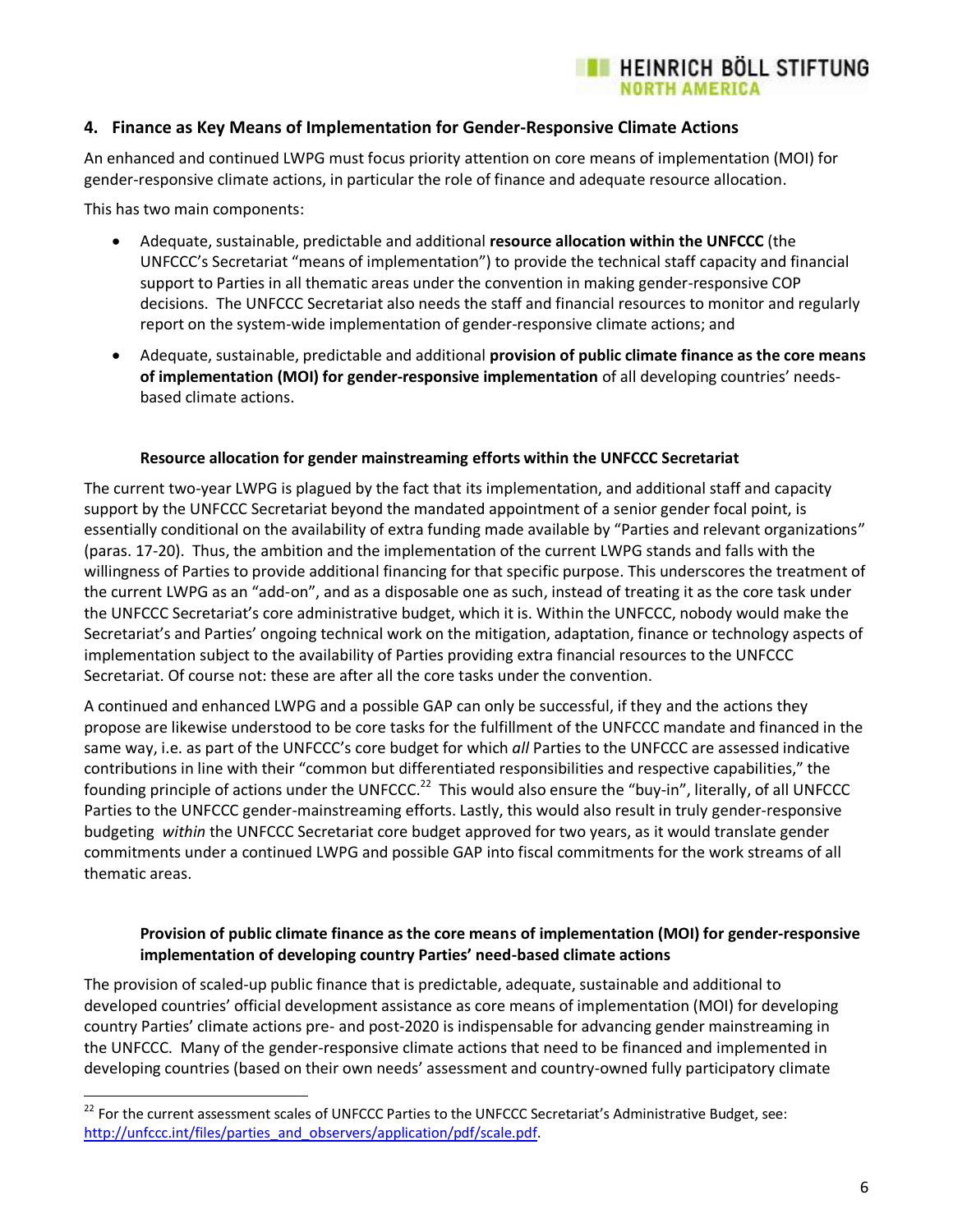# **EXECUTE HEINRICH BÖLL STIFTUNG** NORTH AMERICA

strategies and plans) might not guarantee a sizable "return-on-investment," which most private sector investors (maybe with the exception of a growing number of social impact investors) prioritize. Thus, the role of gender-responsive public finance provision through the two operating entities of the UNFCCC financial mechanism, which will also serve as the financial mechanism of the Paris Agreement<sup>23</sup>, cannot be overstated. The GCF and the GEF are both accountable to and function under the guidance of the COP. The COP, as part of an enhanced LPWG, should demand through its annual guidance to the GCF and the GEF that both bodies provide annual updates on progress made towards more effective climate change financing approaches that address the needs of women and men equally as part of their regular reporting duties to the COP.

Regarding gender mainstreaming, the UNFCCC as a whole is lagging behind the two operating entities of its own financial mechanism. Both the Global Environment Facility (GEF) and the Green Climate Fund (GCF) have an explicit gender (mainstreaming) policy as well as elaborated multi-year gender action plans on how to implement a gender mainstreaming focus. In both financial entities, gender considerations have also been integrated in core operational policies.<sup>24</sup> For example, the GEF and the GCF require that implementing agencies working with them have an organizational gender policy. In the GCF, this translates additionally into requiring private sector actors such as commercial banks, with which it partners, to build up an institutional gender framework as a prerequisite for receiving GCF funding. Both funds take gender into account in the consideration of project proposals as part of their wider set of investment criteria for mitigation as well as adaptation support. In both institutions, the management of results looks at gender-specific and gender-responsive indicators requiring sex-disaggregated data, both at the individual project and at the fund portfolio level.

Also under the UNFCCC, the Kyoto Protocol Adaptation Fund (AF) has recently adopted a principles- and human rights-based gender equality policy with a corresponding action plan applicable to all its funded projects.<sup>25</sup> The GCF and the AF both offer accredited national institutions direct access to their funding as national implementing entities (NIEs). National Designated Authorities (NDA) are supposed to coordinate national funding priorities by involving all relevant stakeholders, including women. The GCF and the AF already support the capacity of NDAs and NIEs, including their ability to design and implement gender-responsive projects and programs, via their readiness and preparatory support programs, although this could and must be undoubtedly strengthened and expanded. Both organizations also see readiness support, including on NIE gender capabilities and NDA inclusive country coordination involving women as key stakeholder group, as an iterative, ongoing process, not a one-time activity – a core principle also for an enhanced LWPG.

Ironically, while the existing multilateral climate funds under the UNFCCC over the past few years have made welcome strides in integrating gender-considerations in their operational policies and project/program funding, their respective decision-making bodies still lack significantly behind in achieving gender-balance (in line with the COP recommendations of decision 23/CP.18), despite for example the GCF's mandate under its Governing Instrument to strive for gender-balance for its Board as well as Secretariat staff.<sup>26</sup> Gender-balance among fund decision-makers and administrative staff is of course no guarantee for gender-responsive actions by either. And while gender balance can serve as an important indicator of advances towards gender equality in international climate policy, it is in itself not sufficient. Gender balance alone does not address the social, political, legal and institutional disparities that are the root cause of gender inequality. Nevertheless, gender balance in the

 $\overline{\phantom{a}}$ 

<sup>24</sup> GCF Gender Policy and Action Plan available at:

<sup>&</sup>lt;sup>23</sup> Paris Agreement, Article 9, para. 8.

[https://www.greenclimate.fund/documents/20182/24946/GCF\\_B.08\\_19\\_-\\_Gender\\_Policy\\_and\\_Action\\_Plan.pdf/afd29fd9-](https://www.greenclimate.fund/documents/20182/24946/GCF_B.08_19_-_Gender_Policy_and_Action_Plan.pdf/afd29fd9-3efa-41c3-8318-7d86587c7701?version=1.1) [3efa-41c3-8318-7d86587c7701?version=1.1.](https://www.greenclimate.fund/documents/20182/24946/GCF_B.08_19_-_Gender_Policy_and_Action_Plan.pdf/afd29fd9-3efa-41c3-8318-7d86587c7701?version=1.1)

<sup>25</sup> AF Gender Policy available at: [https://www.adaptation-fund.org/wp-content/uploads/2016/04/OPG-ANNEX-4\\_Gender-](https://www.adaptation-fund.org/wp-content/uploads/2016/04/OPG-ANNEX-4_Gender-Policies_approved-in-March-2016.pdf)[Policies\\_approved-in-March-2016.pdf.](https://www.adaptation-fund.org/wp-content/uploads/2016/04/OPG-ANNEX-4_Gender-Policies_approved-in-March-2016.pdf)

GCF Governing Instrument, paras. 11 and 21; available at: [http://www.greenclimate.fund/documents/20182/56440/Governing\\_Instrument.pdf/caa6ce45-cd54-4ab0-9e37](http://www.greenclimate.fund/documents/20182/56440/Governing_Instrument.pdf/caa6ce45-cd54-4ab0-9e37-fb637a9c6235) [fb637a9c6235.](http://www.greenclimate.fund/documents/20182/56440/Governing_Instrument.pdf/caa6ce45-cd54-4ab0-9e37-fb637a9c6235)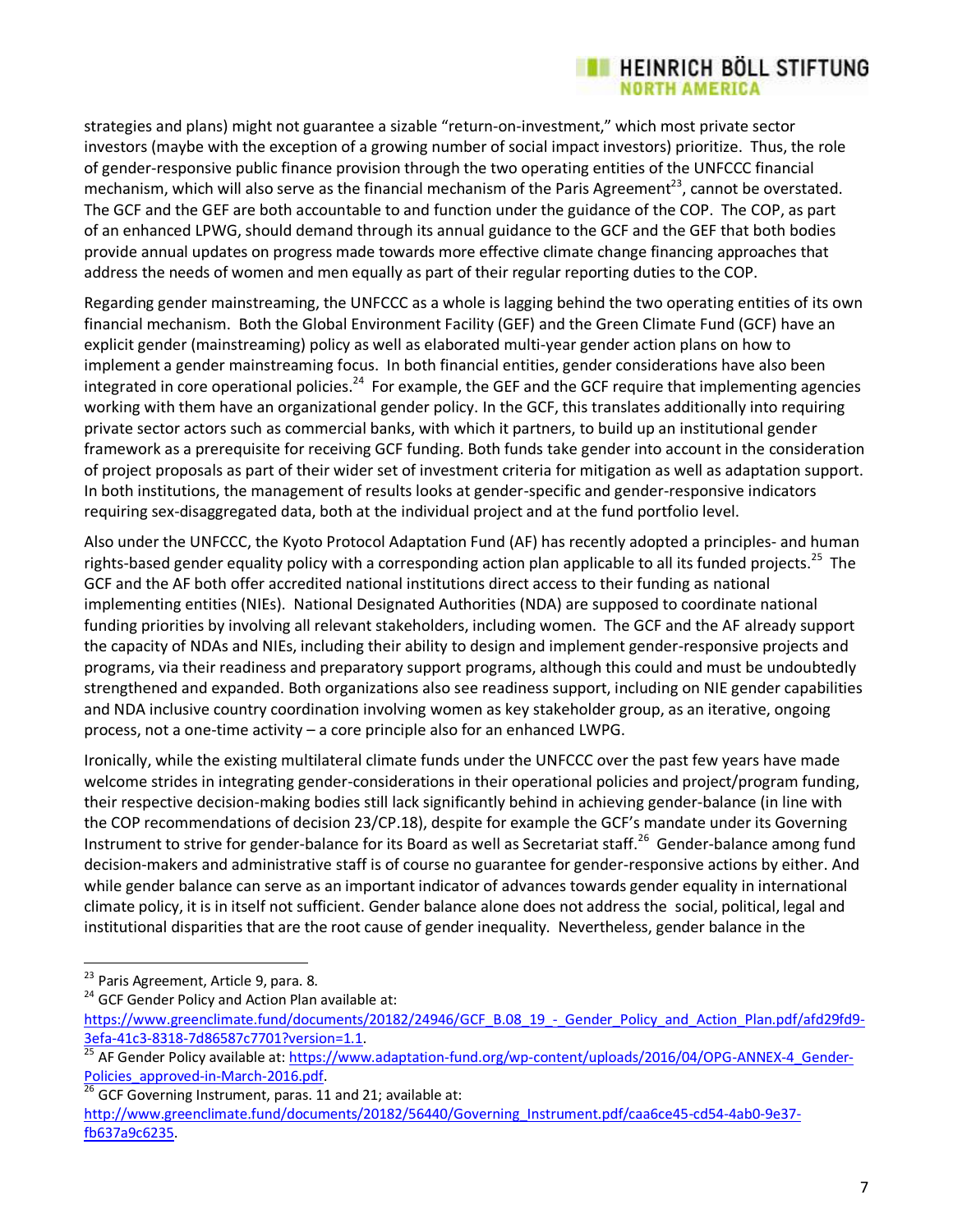governance of climate finance bodies under the UNFCCC changes the quality of the discourse and the diversity of perspectives brought to bear, particularly when coupled with the implementation of inclusive and participatory processes that improve the involvement of women as important stakeholders from recipient countries in these climate funds.

**HEINRICH BÖLL STIFTUNG** 

Currently, all UNFCCC climate funds fail to achieve the goal of gender-balance in their governing bodies to varying degrees. Among the 24 members of the Board of the GCF, as of August 2016 only 3 are women (with another 6 among the 24 alternate GCF Board members).<sup>27</sup> The composition of both the Adaptation Fund Board and the GEF Council is not gender-balanced either. In the AF, 4 of its current 16 Board members are women, with 7 women among the 16 current alternate Board members.<sup>28</sup> In the GEF Council, of the current 32 Council members, only 8 are women (with 8 women among the 30 alternate Council members currently serving).<sup>29</sup> Likewise, the Standing Committee of Finance (SCF), which is tasked with assisting the COP in exercising its functions in relation to the UNFCCC financial mechanism, is failing its own mandate to consider the gender balance of its composition with only 6 of its current 19 members women (contrary to the requirement of decision 2/CP.17 Annex VI).<sup>30</sup>

| <b>Climate</b><br><b>Finance Body</b> | Members (M)/<br><b>Alternate (AM)</b> | <b>Women Members/</b><br><b>Women Alternates</b> | Percentage          | <b>COP Gender</b><br><b>Balance Mandate</b> |
|---------------------------------------|---------------------------------------|--------------------------------------------------|---------------------|---------------------------------------------|
| <b>SCF</b>                            | 19 M                                  | 6 M                                              | <b>Total: 31.6%</b> | Decision 2/CP.17                            |
|                                       |                                       |                                                  |                     | Annex VI                                    |
| <b>GCF</b>                            | 24 M                                  | 3M                                               | 12.5%               | Decision 3/CP.17                            |
|                                       | 24 AM                                 | 6 AM                                             | 25.0%               | Annex                                       |
|                                       |                                       |                                                  | Total: 18.8 %       |                                             |
| <b>GEF</b>                            | 32 M                                  | 7 M                                              | 21.9%               | No.                                         |
|                                       | 32 AM                                 | 9 AM                                             | 28.1%               |                                             |
|                                       |                                       |                                                  | Total: 25.0 %       |                                             |
| <b>AF</b>                             | 16 M                                  | 4 M                                              | 25.0%               | No.                                         |
|                                       | 16 AM                                 | 7 AM                                             | 43.8%               |                                             |
|                                       |                                       |                                                  | Total: 34.3 %       |                                             |

### *TABLE: Gender Composition of UNFCCC and Kyoto Protocol Climate Finance Bodies as of 8/28/2016*

Especially the GCF Board is thus missing the critical mass of women in decision-making necessary to affect a difference in outcome by a wide margin. This is particularly worrisome since the Governing Instrument of the GCF in paragraph 3 stipulates a gender-sensitive approach to GCF funding as an objective and guiding principle for the GCF, making it the first international climate fund to incorporate a mandate for gender sensitivity from the outset in its operations.

UNFCCC Parties must therefore pay particular attention to improving the gender balance in these bodies by giving preference to nominating qualified women as representatives for the respective regional and country constituencies in these fora in cases where the "critical mass" of at least one-third of women representatives is not yet reached. Especially important is hereby the role of those Parties (for example the United States, the UK, Germany, France and Japan) which hold both a principal and alternate member position and can nominate two representatives to serve in the governing bodies of the GEF or the GCF. These countries should commit

<sup>&</sup>lt;sup>27</sup> [http://www.greenclimate.fund/boardroom/the-board#members;](http://www.greenclimate.fund/boardroom/the-board#members) accessed on 8/28/2016.

<sup>28</sup> [https://www.adaptation-fund.org/about/governance/board/;](https://www.adaptation-fund.org/about/governance/board/) accessed on 8/28/2016.

<sup>&</sup>lt;sup>29</sup> [https://www.thegef.org/council\\_members\\_alternates;](https://www.thegef.org/council_members_alternates) accessed on 8/28/2016.

<sup>&</sup>lt;sup>30</sup> [http://unfccc.int/cooperation\\_and\\_support/financial\\_mechanism/standing\\_committee/items/6879.php;](http://unfccc.int/cooperation_and_support/financial_mechanism/standing_committee/items/6879.php) accessed on 8/28/2016.